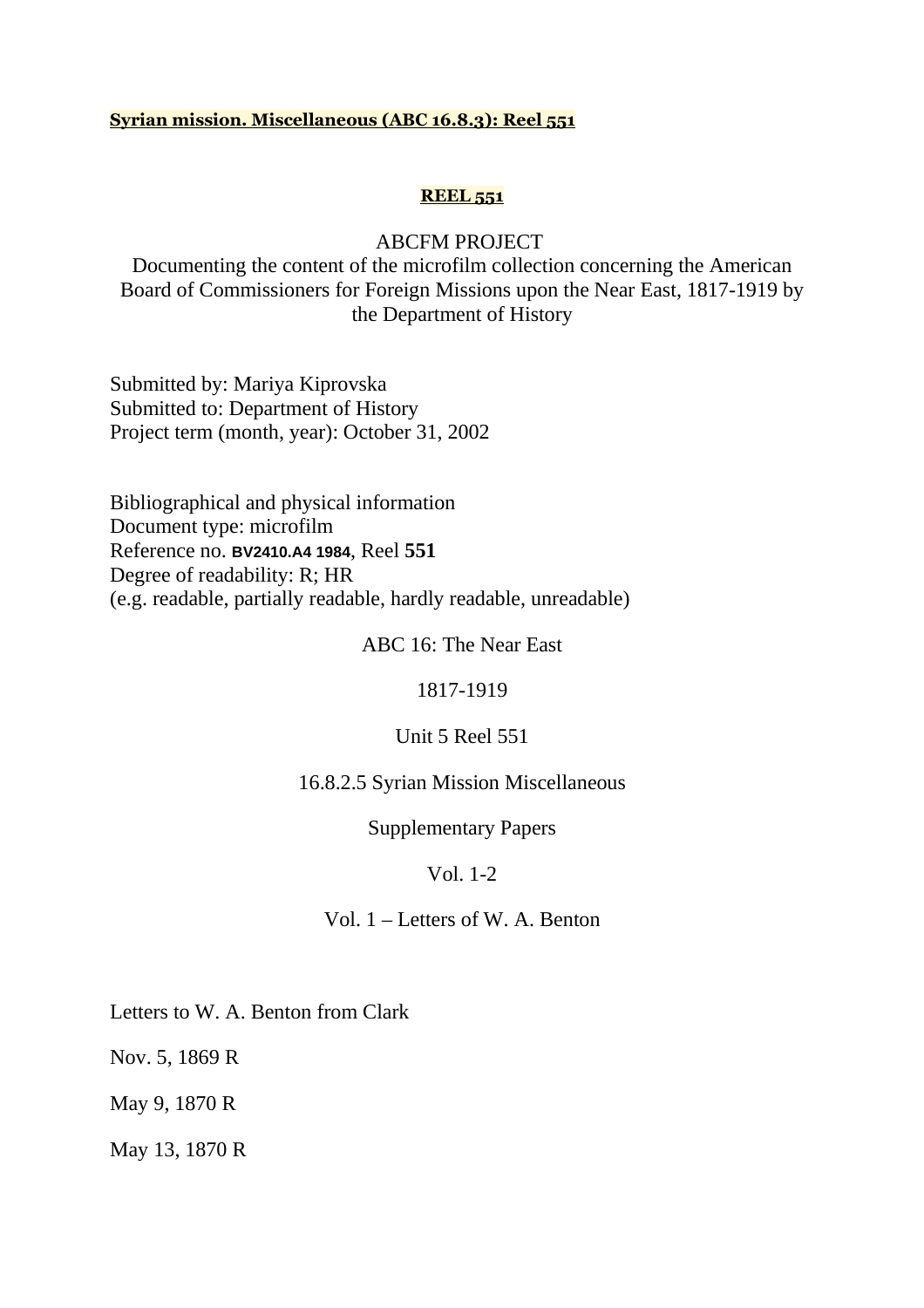Letter from W. A. Benton to Treat

May 30, 1870 R

Letter from W. A. Benton to Anderson

June 8, 1870 R

Letters from W. A. Benton to Treat

June 29, 1870 R

July 20, 1870 R

Aug. 4, 1870 R

Aug. 19, 1870 HR

Letters from W. A. Benton to Clark

Aug. 20, 1870 R

Aug. 23, 1870 R

Aug. 29, 1870 UR

Sep. 3, 1870 HR

Sep. 10, 1870 R

Sep. 13, 1870 R

Sep. 21, 1870 R

Oct. 14, 1870 R

Nov. 3, 1870 R

Nov. 21, 1870 R

Dec. 4, 1870 R

Dec. 14, 1870 R

Dec. 31, 1870 R

Letter from W. A. Benton to Alpheus Hardy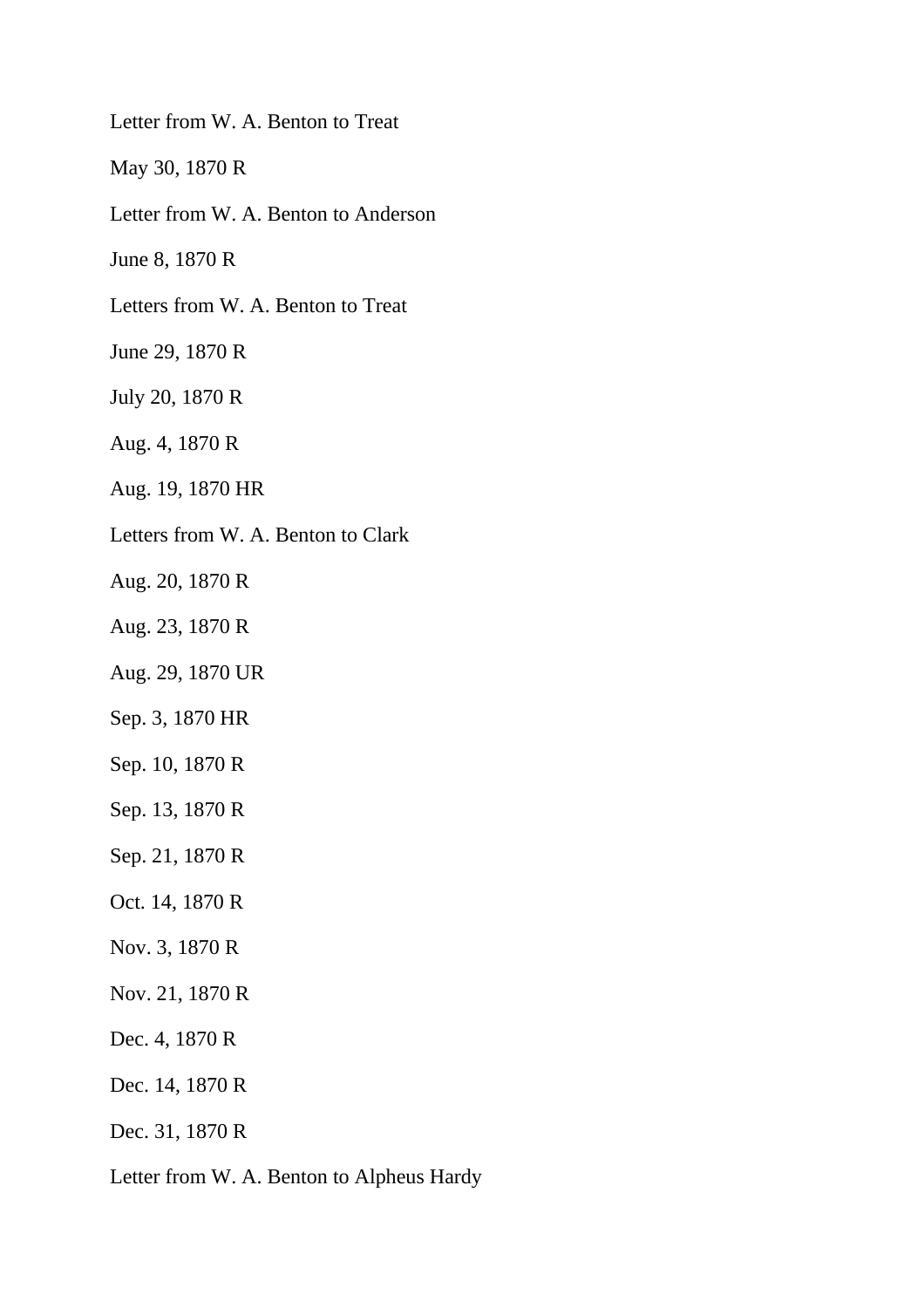Apr. 28, 1871 R

Letters from W. A. Benton to Treat

May 3, 1871 R

May 12, 1871 R

May 30, 1871 R

June 2, 1871 R

Letter from W. A. Benton to Anderson

Oct. 31, 1871 HR

Letter from W. A. Benton to Treat

June 21, 1871 R

Letter from W. A. Benton to Hardy

Aug. 1, 1871 HR

Letters from W. A. Benton to Clark

Sept. 29, 1871 R

Sept. 30, 1871 R

Oct. 13, 1871 R

Oct. 19, 1871 R

Oct. 30, 1871 R

Nov. 8, 1871 R

Nov. 15, 1871 R

Nov. 20, 1871 R

Dec. 11, 1871 R

Jan. 2, 1872 R

Jan. 10, 1872 R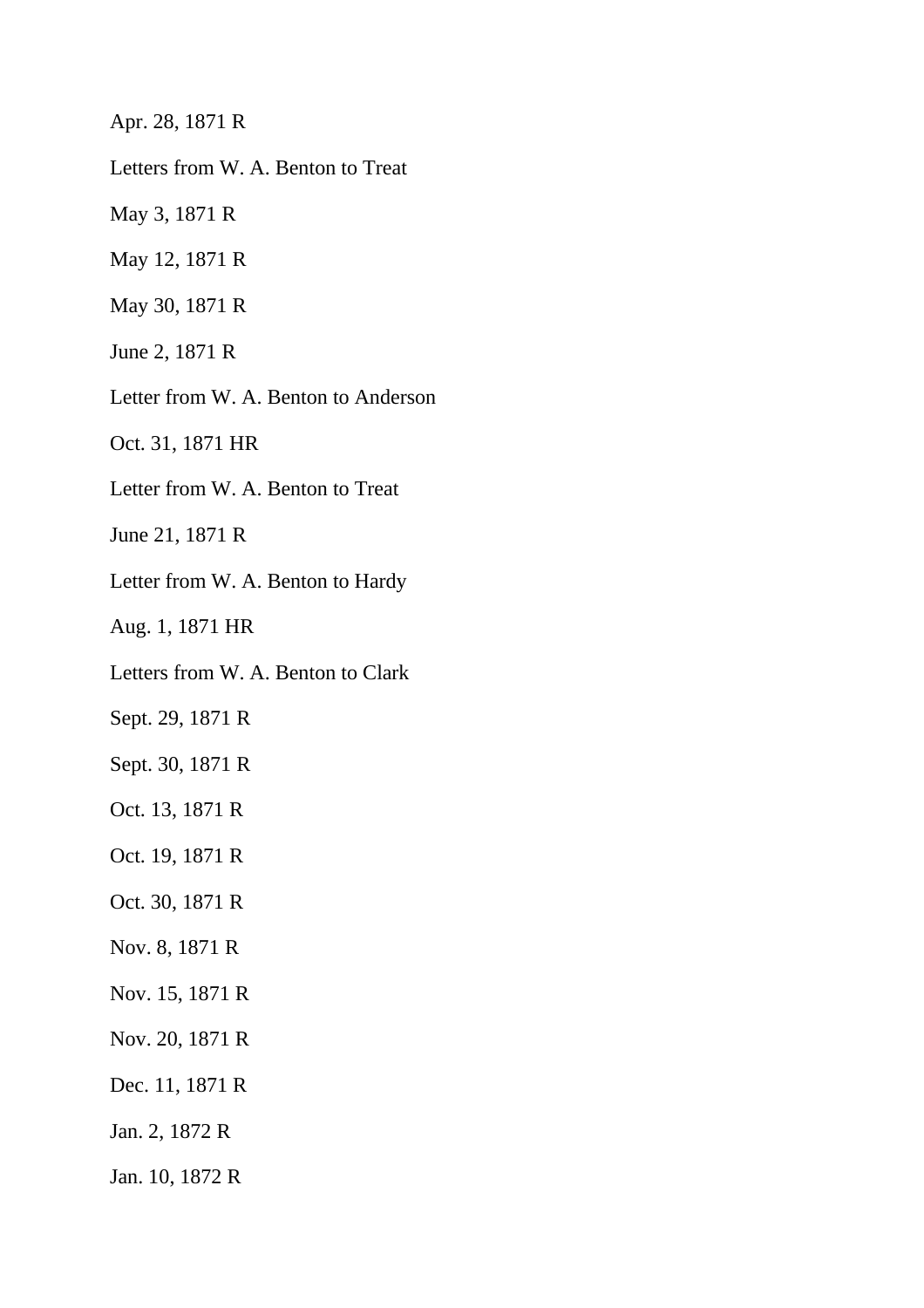Jan. 30, 1872 R

- Feb. 5, 1872 R
- Feb. 14, 1872 R
- Feb. 15, 1872 R
- Feb. 20, 1872 R
- Feb. 26, 1872 R
- Letter from W. A. Benton to Anderson

Apr. 1, 1872 R

Letters from W. A. Benton to Clark

March 30, 1872 R

- Apr. 2, 1872 R
- Apr. 15, 1872 R
- Apr. 27, 1872 R
- May 14, 1872 R
- May 18, 1872 UR
- June 5, 1872 R
- June 24, 1872 R
- June 26, 1872 R
- July 2, 1872 R
- June 24, 1872 R
- July 6, 1872 R
- July 10, 1872 R
- Sept. 16, 1872 R
- Sept. 17, 1872 R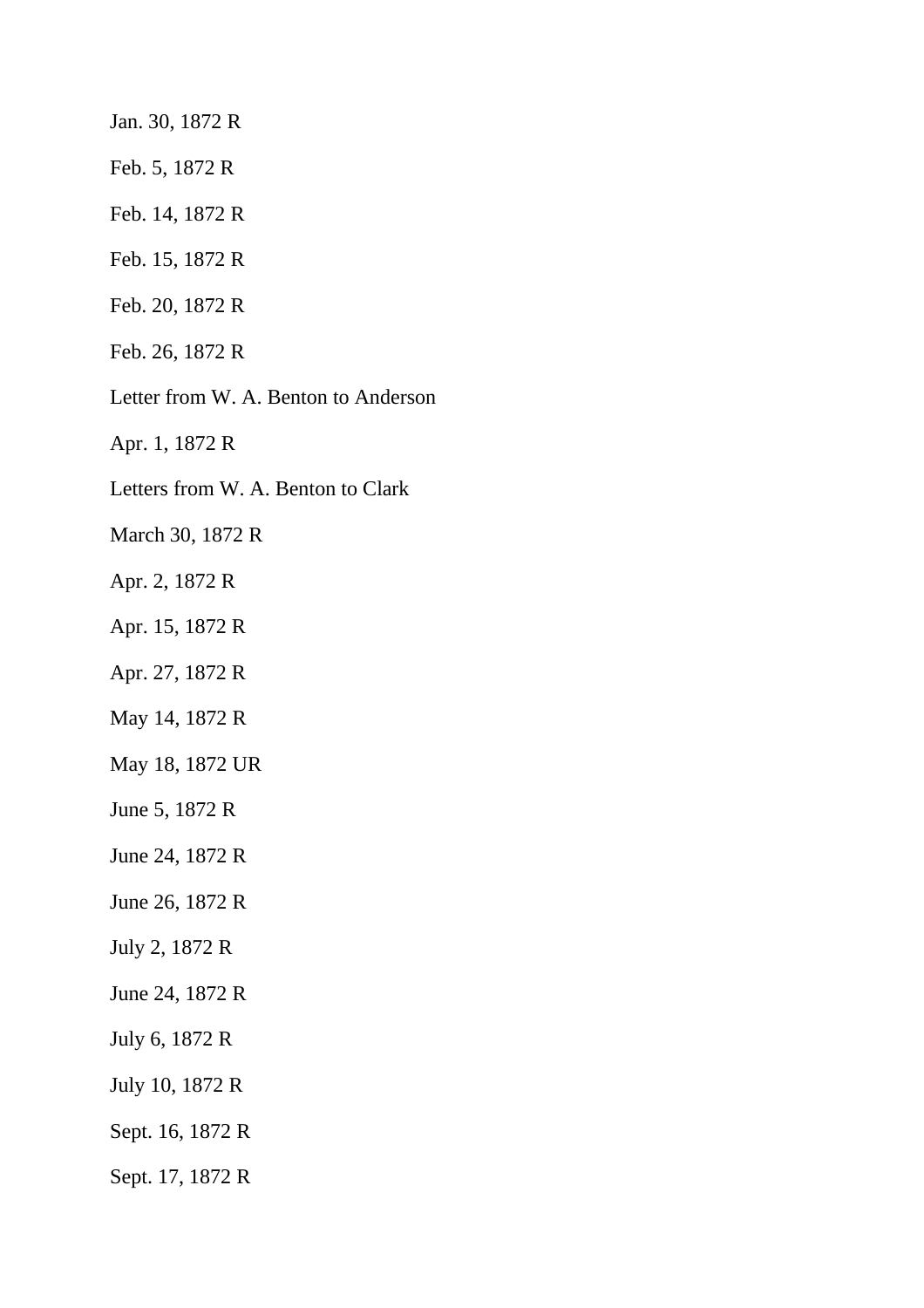- Sept. 18, 1872 R
- Sept. 20, 1872 R
- Sept. 25, 1872 R
- Sept. 26, 1872 UR
- Oct. 10, 1872 R
- Oct. 11, 1872 R
- Oct. 22, 1872 R
- Oct. 26, 1872 R
- Oct. 30, 1872 R
- Nov. 20, 1872 R
- Nov. 21, 1872 R
- Dec. 4, 1872 R
- Dec. 8, 1872 R
- Dec. 9, 1872 R
- Dec. 24, 1872 R
- Dec. 31, 1872 R
- Jan. 11, 1873 R
- Jan. 13, 1873 R
- Feb. 5, 1873 R
- Feb. 26, 1873 R
- Apr. 5, 1873 R
- Apr. 10, 1873 R
- Apr. 23, 1873 R
- Apr. 25, 1873 R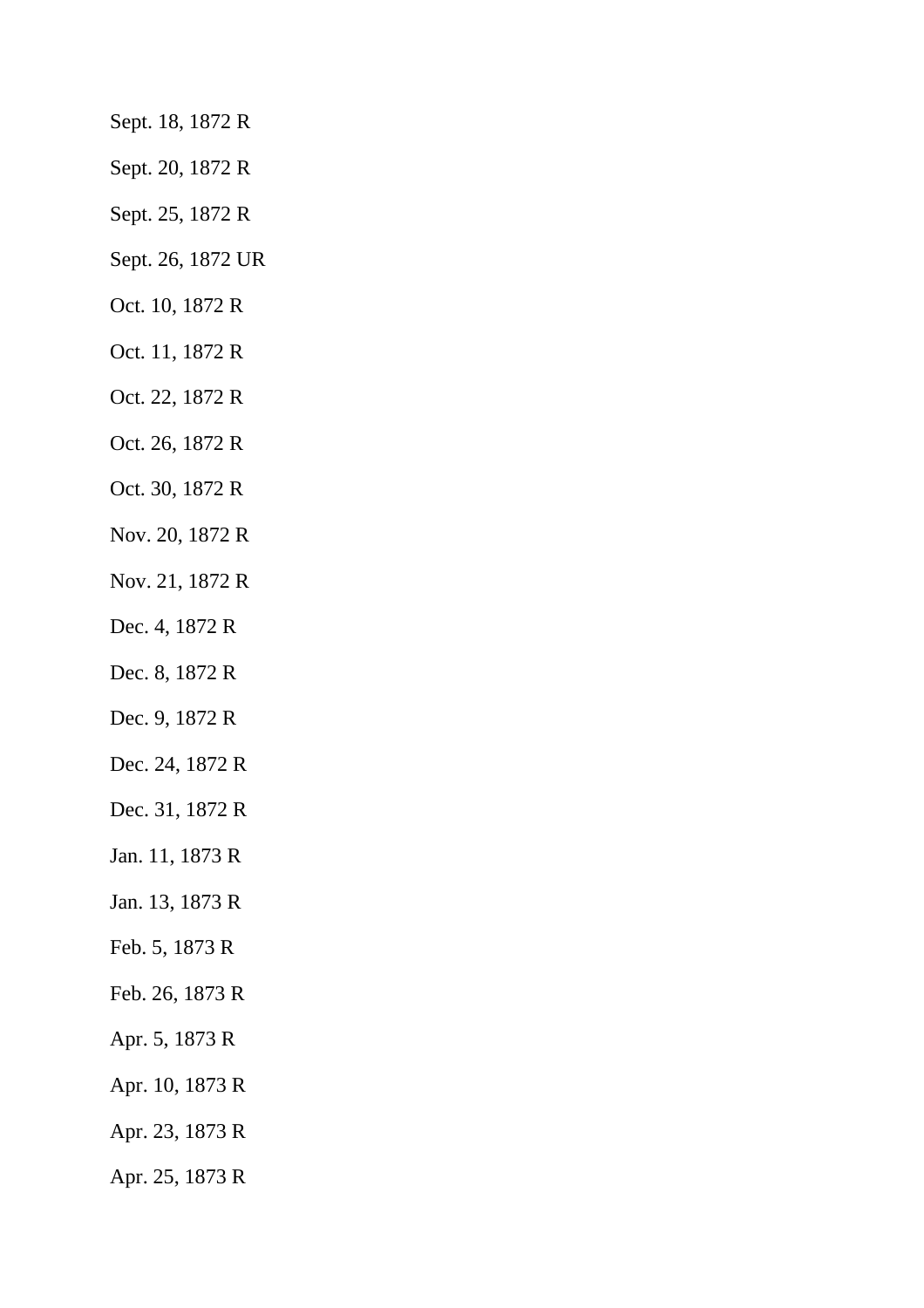May 10, 1873 R

Aug. 18, 1873 R

Sep. 6, 1873 R

Sep. 19, 1873 R

Nov. 8, 1873 R

Feb. 10, 1874 R

Feb. 20, 1874 R

Letter from W. A. Benton to Esquire

Jan. 31, 1873 R

Letter from W. A. Benton to Clark and Treat

Feb. 22, 1873 R

Letters from W. A. Benton to Esquire

March 7, 1873 R

March 12, 1873 R

March 14, 1873 R

Letter from W. A. Benton to Anderson

March 19, 1873 R

Letters from W. A. Benton to Esquire

March 20, 1873 R

Apr. 4, 1873 R

Letters from W. A. Benton to Treat

March 24, 1873 R

March 22, 1873 R

March 28, 1873 R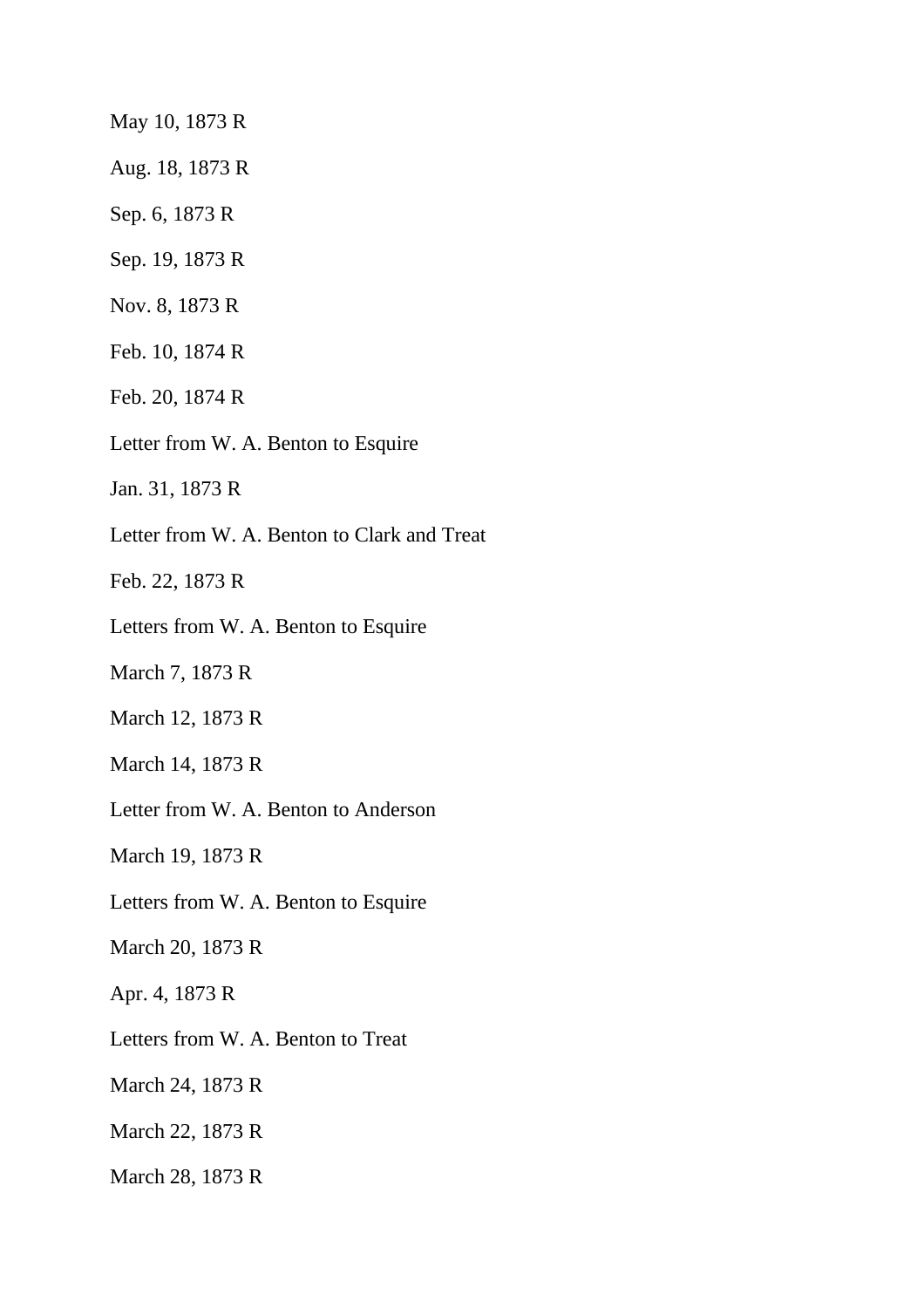March 29, 1873 R

- Apr. 14, 1873 R
- Apr. 25, 1873 R
- June 23, 1873 R
- June 26, 1873 R
- July 10, 1873 R
- July 15, 1873 R
- Sep. 1, 1873 R
- Nov. 5, 1873 R
- Nov. 8, 1873 R
- Nov. 19, 1873 R
- Dec. 5, 1873 R
- Dec. 24, 1873 R
- Dec. 28, 1873 R
- Jan. 7, 1874 R
- Jan. 10, 1874 R
- Jan. 14, 1874 R
- Letters from W. A. Benton to Anderson
- Feb. 5, 1874 R
- Feb. 12, 1874 R
- March 5, 1874 R
- March 24, 1874 R
- Apr. 25, 1874 R